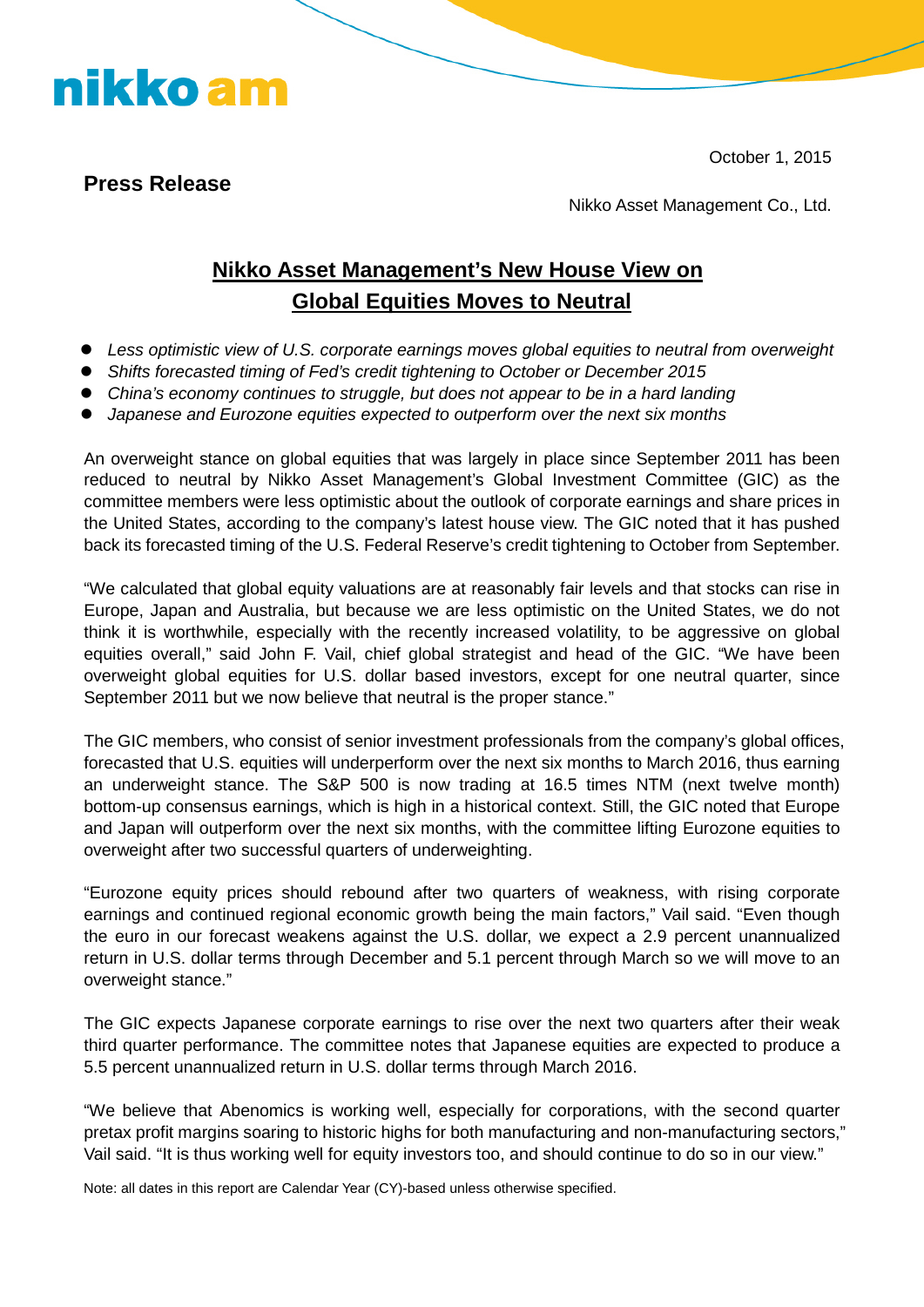# nikko am

The Tokyo-based firm's key investment committee has shifted its stance on the timing of the U.S. Federal Reserve's monetary tightening to October and expects Fed hikes of 25 basis points at alternating meetings. In June, the GIC committee expected the Fed's monetary tightening to take place in September.

"We believe the Fed was merely scared by the recent global turmoil and that they would later be harshly blamed if they hiked at the wrong time, so they just desired a bit more time to be sure that global markets would stabilize and not provoke an economic slowdown," Vail said. "Everyone knows now that October is a possible meeting for the first hike. As for December, it is very close to the holidays, so it is not an ideal time for a first hike, but we would suggest that if not October, then December would be likely."

Regarding the Chinese economy, the GIC noted that China does not appear to be in an overall hard landing despite the fact that the country continues to struggle during its transition to a more balanced economy.

"Certainly, the recent volatility in its equity market and the yuan has lessened confidence in the country's stability, but we expect it to achieve 6.4 percent HoH (half-on-half) SAAR (seasonally adjusted annual rate) growth in the next two quarters, which is moderately below consensus," Vail said.

Nikko Asset Management's GIC met on September 17th for its quarterly review of global economic conditions. Based on the findings of its senior investment professionals around the world, the company periodically reconsiders house views on the major global markets and asset classes.

The committee's main forecasts<sup>[1](#page-1-0)</sup> at this time are:

Japan: Half-year GDP growth (October 2015 to March 2016) of 1.5 percent half-on-half, seasonally adjusted, with equities, as measured by the TOPIX, rising about 8.5 percent in yen terms over the next six months to March 2016.

U.S.: Half-year GDP growth of 2.6 percent half-on-half, seasonally adjusted, with equities, as measured by the S&P 500, falling 0.1 percent in dollar terms over the next six months to March 2016.

Eurozone: Half-year GDP growth of 1.9 percent half-on-half, seasonally adjusted, with equities, as measured by the MSCI Europe, rising 8.0 percent in euro terms over the next six months to March 2016.

-ENDS-

 $1$  In comparison against the base date of September 11, 2015.  $\overline{1}$ 

<span id="page-1-0"></span>Note: all dates in this report are Calendar Year (CY)-based unless otherwise specified.